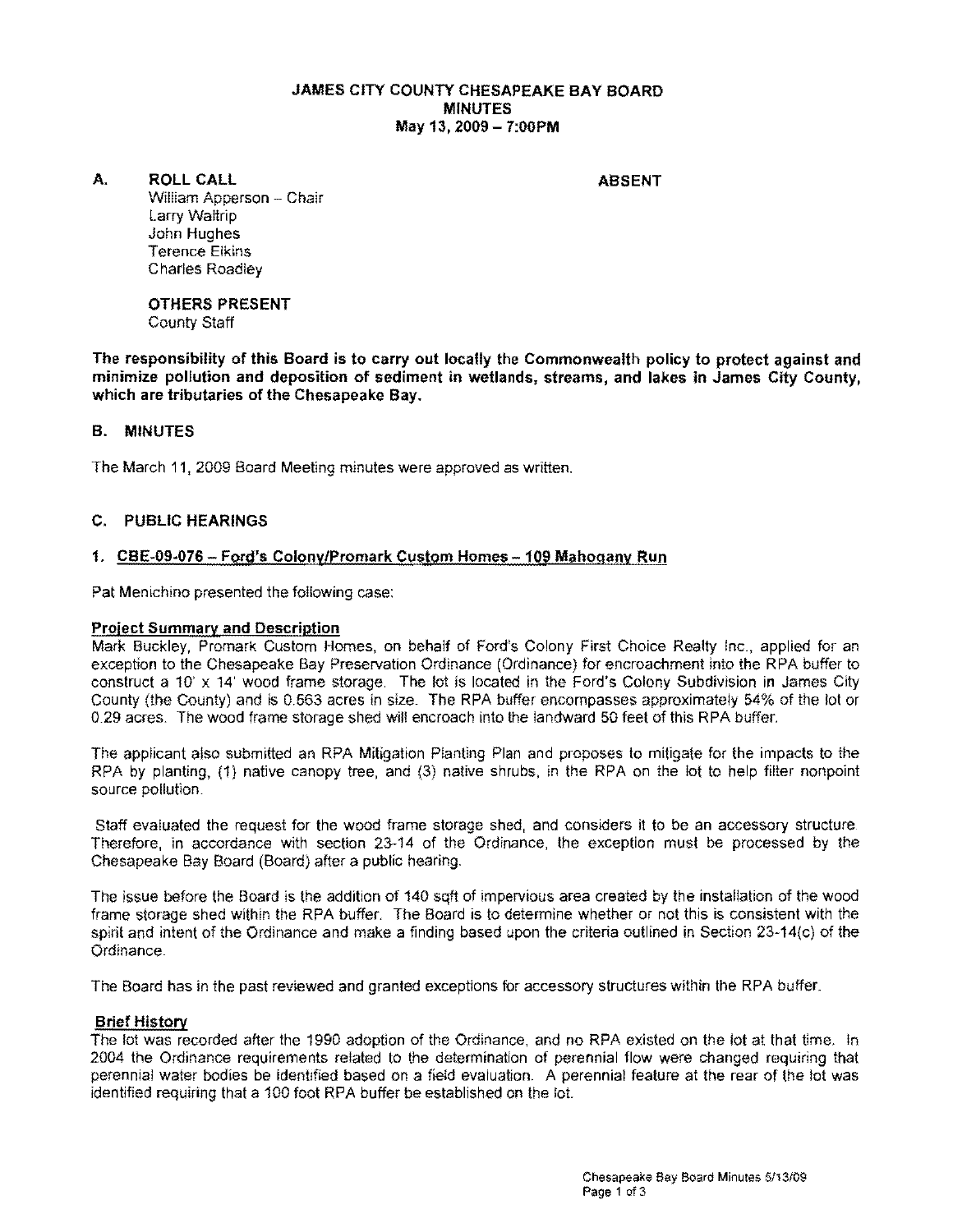#### **Water Quality Impact Assessment (WQIA)**

Under Section 23-14 of the amended Ordinance, a WQIA must be submitted for any proposed land disturbing activity resulting from development or redevelopment within RPAs. The applicant has submitted the required information as outlined in the James City County Water Quality Impact Assessment Guidelines.

#### **Recommendations**

To be consistent with the ordinance requirements Staff cannot support the approval of this exception request for an accessory structure.

Staff offered the following information as quidance to the Board concerning the application:

- 1. The proposed 10' x 14' wood frame storage shed would create approximately 140 sqft of impervious area in within the RPA buffer.
- 2. The submitted RPA Mitigation Planting Plan meets the standard mitigation planting requirements of the County.
- 3. Staff evaluated the potential adverse impacts of this proposal and determined them to be minimal.

If the Board votes to approve the exception request, staff recommended the following conditions be incorporated into the approval:

- 1. The applicant must obtain all other permits required from agencies that may have regulatory authority over the proposed activities, including a James City County building permit if required.
- 2. Full implementation of the RPA Mitigation Plan submitted with the WQIA and any additional Board mitigation requirements shall be guaranteed through the provisions of the Ordinance contained in Sections 23-10(3) d. and 23-17(c), a form of surety satisfactory to the County Attorney.
- 3. The size of the mitigation trees shall be 1" caliper 6'-7' tall, and the shrubs shall be 3-5 gallon size 15"-18" tall All trees and shrubs shall be native species approved by the Environmental Division.

Mr. Elkins asked if the proposed residence also encroached into the RPA buffer.

Mr. Menichino stated the encroachment by the proposed primary residence was considered and granted administratively as allowed by the Ordinance.

Mr. Hughes stated that the shed could also have been considered administratively if it was attached to the primary residence.

Mr. Roadley stated it should also be noted that at the time of recordation the lot was not idenlified as part of the Chesapeake Preservation Area.

Mr. Apperson opened the public hearing and as no one wished to speak, closed the public hearing.

Mr. Roadley stated he had not objections to the exception request

**Mr.** Hughes stated the mitigation plan was acceptable and made a motion to adopt the resolution granling the Chesapeake Bay Exception for case number CBE-OB-076 on tax parcel #3131000010.

The motion was approved by a 5-0 vote.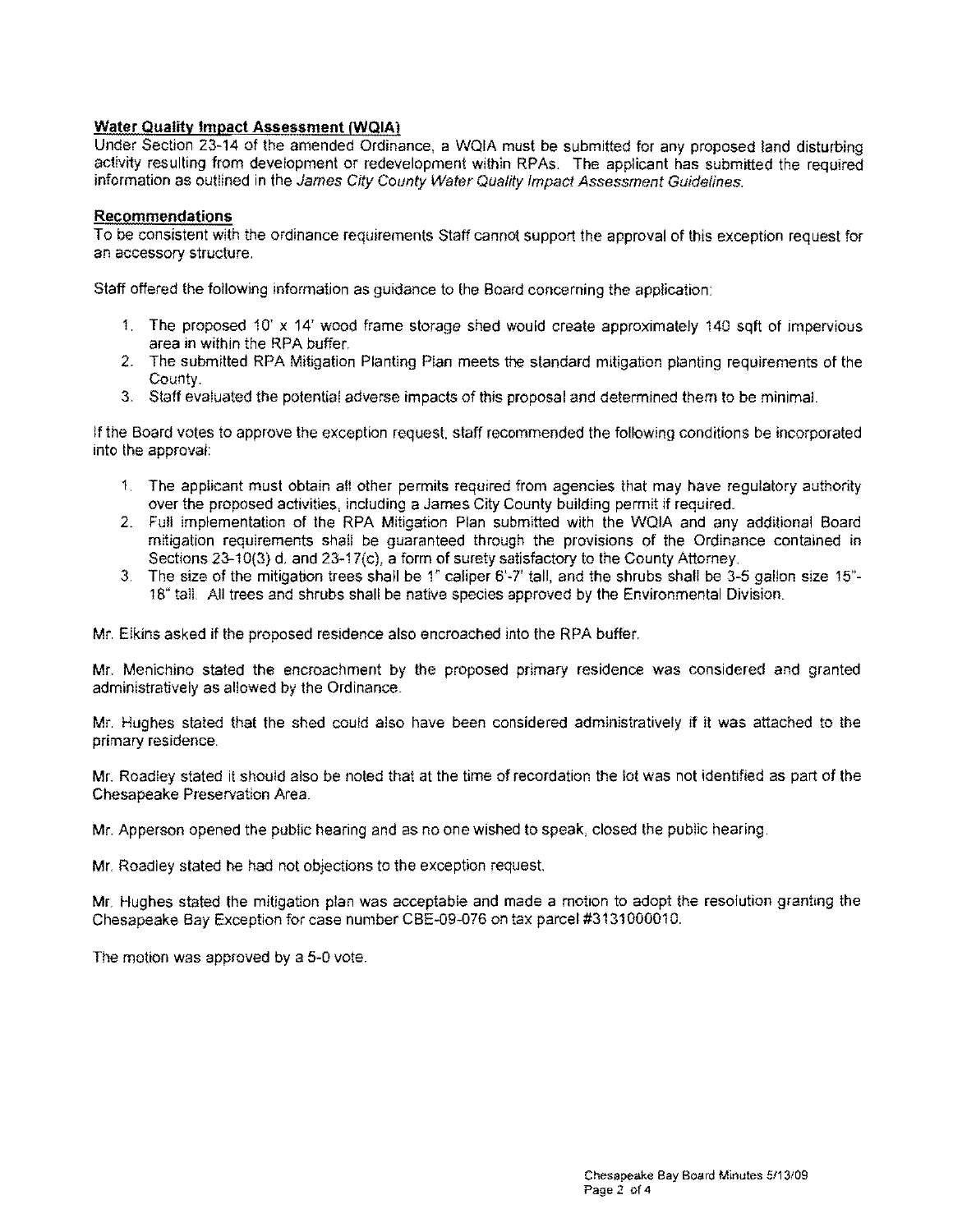# **2. CBV-09-001 - APPEAL- Hutchens - 516 Sir George Percy**

Pat Menichino presented the following memo to the Board:

Thomas Hutchens, owner, 516 Sir Gecrge Percy, Kingsmill. filed an appeal to James City County's Chesapeake Bay Board (Board) on March 23, 2009. Mr. Hutchens is appealing a Notice of Violation and administrative order issued by the County on February 24, 2009. The Notice of Violation ordered the removal of an unauthorized retaining wall from within the Resource Protection Area (RPA) buffer and Conservation Easement (CE) located on his property. Staff reviewed the unauthorized encroachment and estimates the RPA impacts as 50 sqft of decorative concrete block retaining wall, and 500 sqft of turf lawn.

On September 8, 2008 Staff became aware of the unauthorized encroachments following the submission of a buffer modification request to the Environmental Division by the owner. Staff has met with the owner several times to discuss resolving the RPA and CE issues on the property. The existence of a CE on the property requires that the CE be vacated and exchanged for a similar sized CE elsewhere in Kingsmill, The owner and representatives of Kingsmill have been working towards achieving that exchange, but as of this date the process has not been completed.

Staff reviewed the appeal and violation documents and offered the following information for the Board's consideration.

- 1, Mr. Hutchens is the original owner of the property. The lot was recorded after the 1990 adoption of the Ordinance. The residence was constructed in 2005 and both the RPA and CE boundaries were identified on the residence's site development plan,
- 2. Mr, Hutchens contracted to have a 50' long x 5' high decorative concrete block retaining wall installed on his property, The wall is situated approximately 20'channel ward, of the 100' RPA buffer line,
- 3. Mr. Hutchens recently applied for an after the fact building permit for the wall.
- 4. Staff evaluated the adverse impacts associated with the 50 sqft of impervious retaining wall and determined them to be minimal. Staff also noted a significant amount of turf grass (approx. 500 sqft) t has been established within the RPA.
- 5. The owner in his appeal letter indicates a willingness to provide native mitigation plantings in an area below the wall, However, the plan submitted along with the appeal does not show any proposed mitigation plantings,
- 6. The issue of the CE exchange has not yet been resolved. Staffs recommend the Board not act upon this appeal until the CE issue is finalized.
- 7, The retaining wall is considered to be an accessory structure.
- 8. To be consistent with the intent of the Ordinance, Staff does not support the granting of this appeal.

Section 23-17(b) Appeals; states that in rendering its decision, the Board shall balance the hardship to the property owner with the purpose, intent and objectives of the Ordinance,

The Board shall not decide in favor to the appellant unless it finds:

- 1. The hardship is not generally shared by other properties in the vicinity;
- 2. The Chesapeake Bay, its tributaries and other properties in the vicinity will not be adversely affected; and
- 3. The appellant acquired the property in good faith and the hardship is not self-inflicted.

Should the Board vote to grant the appeal, staff offers the following recommendations and guidance for consideration,

- 1, The owner shall mitigate for the retaining wall by installing (2) canopy trees, (4) understory trees and (6) shrubs in the area below the existing retaining wall. All plant material shall be native species and should meet the following size requirements: shrubs 3-5 gallon container size and trees 6-7 feet in height and  $1" - 1$   $\frac{1}{2}$ " in caliper.
- 2. The removal of the existing turf from within the RPA buffer should be considered as a condition of approval.
- 3. A revised plan titled "Mitigation & Restoration Plan, for 516 Sir George Percy", incorporating any Board recommendations must be submitted to the Environmental Division for approval.